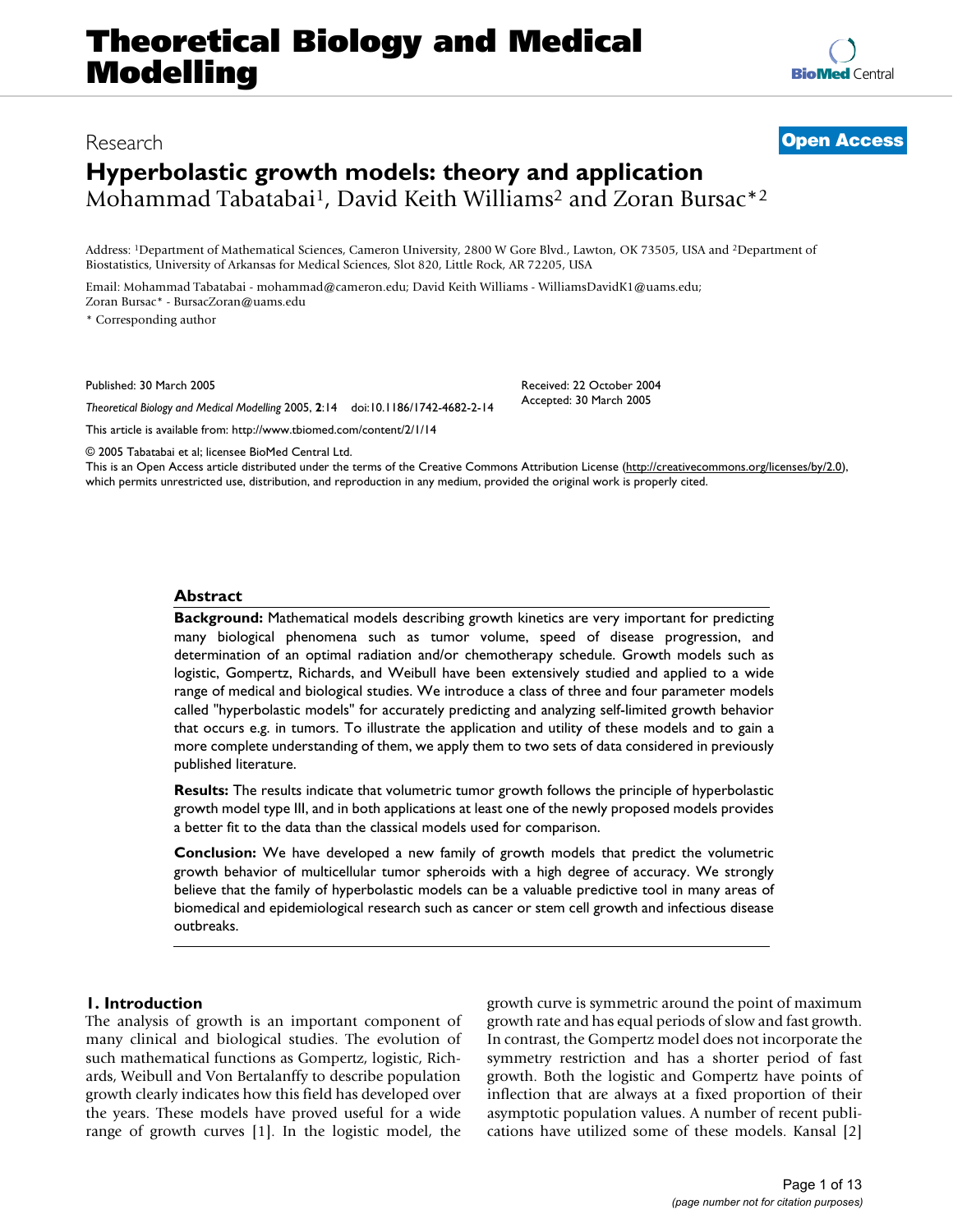developed a cellular automation model of proliferative brain tumor growth. This model is able to simulate Gompertzian tumor growth over nearly three orders of magnitude in radius using only four microscopic parameters. Brisbin [3] observed that the description of alligator growth by fixed-shape sigmoid models such as logistic, Gompertz or Von Bertalanffy curves may not be adequate because of the failure of the assumption that a constant curve shape holds across treatment groups. There are many applications of Gompertz, logistic and Von Bertalanffy models to multicellular tumor spheroid (MTS) growth curves [4-9]. Yin [10] introduced the beta growth function for determinate growth and compared it to the logistic, Gompertz, Weibull and Richards models. He showed that the beta function shares several characteristics with the four classic models, but was more suitable for accurate estimation of final biomass and duration of growth. Ricklef [18] investigated the biological implications of the Weibull and Gompertz models of aging. Castro [19] studied a Gompertzian model for cell growth as a function of phenotype using six human tumor cell lines. They concluded that cell growth kinetics can be a phenotypic organization of attached cells. West [20,21] introduced an ontogenetic theory of growth, which is based on first principles of energy conservation and allocation. A review of these studies reveals that the sigmoid character of the classical three or more parameter growth functions, such as the logistic or Von Bertalanffy, may not adequately fit three-dimensional tumor cell cultures, which often show complex growth patterns. Models that have been found to provide the best fit were modified or generalized versions of the Gompertz or logistic functions. The 1949 data on the polio epidemic [11] provide another classic example of a situation in which none of the above models fit the data very well. Our purpose is to introduce three new growth models that have flexible inflection points and can fit data with different shapes. We apply our proposed models to the 1949 polio epidemic data [11] and Deisboeck's MTS volume data [9] and compare their fit with four classical models: logistic [12], Richards [13], Gompertz [14] and Weibull [15].

#### **2. The Hyperbolastic Model H1**

First, we start by considering the following growth curve, which produces flexible asymmetric curves through nonlinear ordinary differential equations of the form

$$
\frac{dP(t)}{dt} = \frac{1}{M}P(t)(M - P(t))\left(M\beta + \frac{\theta}{\sqrt{1 + t^2}}\right) \tag{1}
$$

or

$$
\frac{dP}{dt} = \left(\beta M + \frac{\theta}{\sqrt{1+t^2}}\right) P - \left(\frac{\theta}{M\sqrt{1+t^2}} + \beta\right) P^2 = \beta_1(t) P - \beta_2(t) P^2
$$

with initial condition

$$
P(t_0) = P_0
$$

where  $P(t)$  represents the population size at time *t*,  $\beta$  is the parameter representing the intrinsic growth rate,  $\theta$  is a parameter, and *M* represents the maximum sustainable population (carrying capacity), which is assumed to be constant, though in general the carrying capacity may change over time. For growth curves,  $\beta$  has to be positive, leading to an eventually increasing curve with an asymptote at  $M$ ;  $\beta$  can be negative only for eventual inhibition curves or decay profiles. We refer to growth rate model (1) as the hyperbolastic differential equation of type I. If  $\theta$  = 0, then the model (1) reduces to a logistic differential equation and equation (2) reduces to a general logistic model [12]. Solving the equation (1) for the population *P* gives

$$
P(t) = \frac{M}{1 + \alpha \, EXP[-M\beta t - \theta \, arcsinh(t)]}
$$
\n(2)

where

$$
\alpha = \frac{M - P_0}{P_0} \, EXP\left[\, M\beta t_0 + \theta \, \text{arcsinh}\left(t_0\right)\,\right]
$$

and arcsinh(t) is the inverse hyperbolic sine function of *t*. We call the function *P*(*t*) in equation (2) the hyperbolastic growth model of type I or simply H1. To reduce the number of parameters, observed values of  $P_0$  and  $t_0$  are used to obtain an approximate value of  $\alpha$ . Notice that the asymptotic value of *P*(*t*) is

$$
\lim_{t \to \infty} P(t) = \begin{cases} M & \text{if } \beta > 0 \\ 0 & \text{if } \beta < 0 \end{cases}
$$

From equation (1) we calculate the second derivative

$$
\frac{d^2}{dt^2}P(t) = \frac{1}{M^2}P(t)(M - P(t)) \left( (M - 2P(t)) \left( M\beta + \frac{\theta}{\sqrt{1 + t^2}} \right)^2 - \frac{\theta Mt}{\left( 1 + t^2 \right)^{\frac{3}{2}}} \right).
$$

If we set  $\theta = 0$ , then the second derivative

$$
\frac{d^2P(t)}{dt} = 0
$$
when

 $P(t) = \frac{M}{2}$ .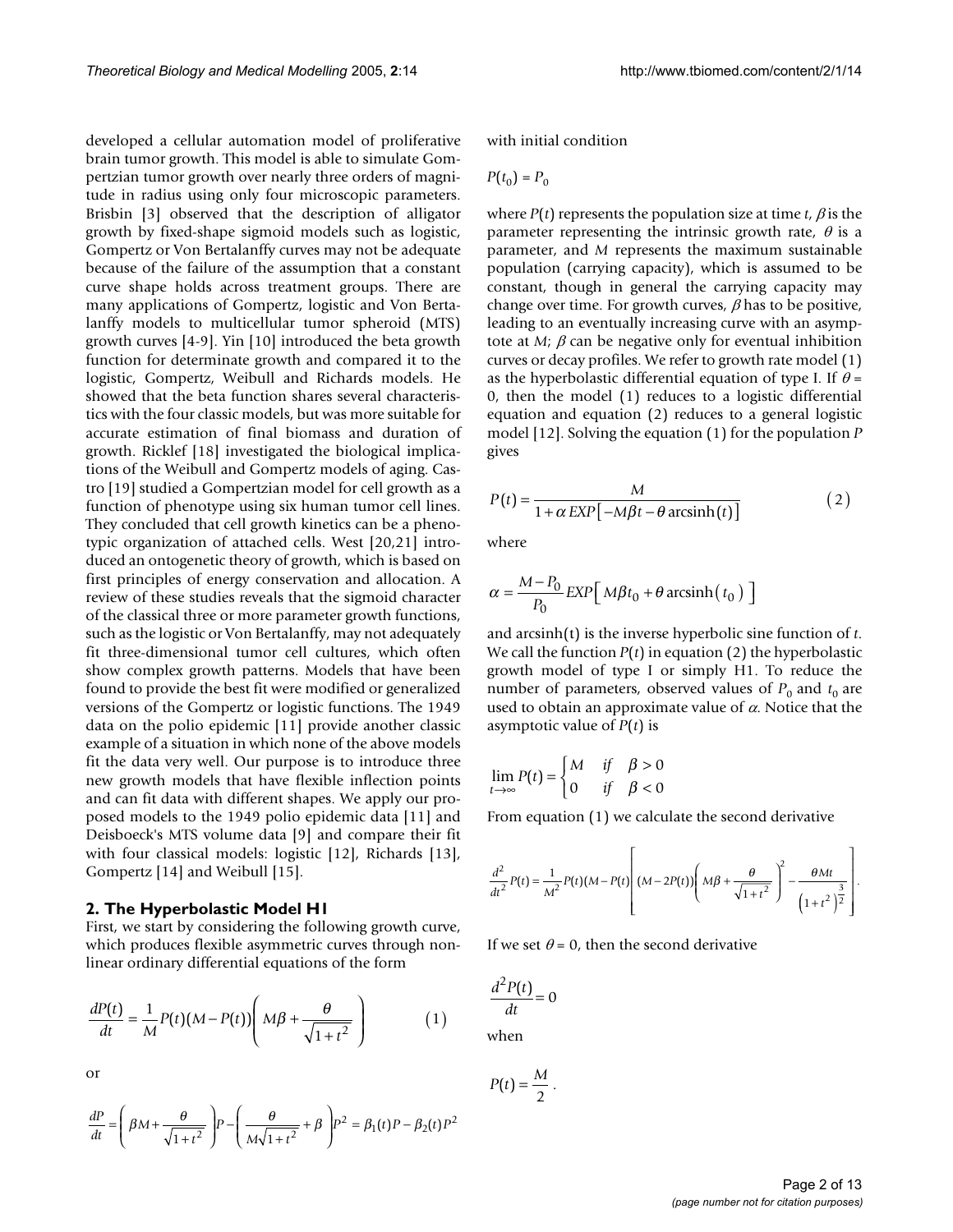In other words, when the population *P* reaches half the carrying capacity *M*, the growth  $\frac{d}{dt}$  is most rapid and then starts to diminish toward zero. If we assume  $\theta \neq 0$ , then the growth  $\frac{1}{dt}$  is most rapid at the time  $t^*$ , such that *t*\* satisfies the following equation *dP t dt*  $(t)$ *dP t dt*  $(t)$ 

$$
\left[M - 2P(t^*)\right] \left(M\beta + \frac{\theta}{\sqrt{1+t^*}}\right)^2 - \frac{\theta Mt^*}{\left(1+t^*^2\right)^2} = 0.
$$

If the carrying capacity changes at discrete phases of a hyperbolastic growth, then a bi-hyperbolastic or multihyperbolastic model may be appropriate.

## **3. The Hyperbolastic Model H2**

Now we consider an alternative growth curve through a nonlinear hyperbolastic differential equation of the form

$$
\frac{dP(t)}{dt} = \alpha \beta \gamma P^2(t) t^{\gamma - 1} \tanh\left[\frac{M - P(t)}{\alpha P(t)}\right]
$$
\n(3)

with initial condition  $P(t_0) = P_0$  and  $\gamma > 0$ , where tanh stands for hyperbolic tangent function, *M* is the carrying capacity, and  $\beta$  and  $\gamma$  are parameters. As in the H1 model, parameter  $\beta$  has to be positive for increasing growth curves with an asymptote at *M* and is negative only for decay profiles. We refer to the growth rate model (3) as the hyperbolastic differential equation of type II.

Solving equation (3) for population size *P* gives the three parameter model

$$
P(t) = \frac{M}{1 + \alpha \arcsinh\left[\frac{EXP\left(-M\beta t^{\gamma}\right)}{\alpha}\right]}
$$
 (4)

where

$$
\alpha = \frac{M - P_0}{P_0 \operatorname{arcsinh}\left[\operatorname{EXP}\left(-M\beta t_0^{\gamma}\right)\right]}.
$$

We call the function  $P(t)$  in equation (4) the hyperbolastic growth model of type II or simply H2. As in the H1 model, observed values of  $P_0$  and  $t_0$  are used to obtain an approximate value of  $\alpha$  and to reduce the number of parameters.

Notice from equation (4) that for positive values of β, *P*(t) approaches *M* as *t* tends to infinity and for negative values of β, *P*(*t*) approaches zero as *t* tends to infinity. Moreover, from equation (3), we calculate the second derivative

$$
\frac{d^2P(t)}{dt^2} = 2\alpha\beta\gamma P^2(t)t^{\gamma-2}\tanh^2\left[\frac{M-P(t)}{\alpha P(t)}\right] \beta\gamma t^{\gamma}\left[\alpha P(t) - M \cosh\left(\frac{2(M-P(t))}{\alpha P(t)}\right)\right]
$$
  
+(*\gamma*-1)coth $\left[\frac{M-P(t)}{\alpha P(t)}\right]$ 

where csch and coth represent hyperbolic cosecant and  $dP(t)$ 

hyperbolic cotangent, respectively. The growth rate is most rapid at time  $t^*$  provided that  $t = t^*$  satisfies the following equation *dt*

$$
\beta \gamma t^{*}\left\{\alpha P(t^*) - M \operatorname{csch}\left[\frac{2(M - P(t^*))}{\alpha P(t^*)}\right]\right\} + (\gamma - 1) \operatorname{coth}\left[\frac{M - P(t^*)}{\alpha P(t^*)}\right] = 0.
$$

 $dP(t)$ 

If  $\gamma$  = 1, then the growth rate  $\frac{dt}{dt}$  is most rapid at time  $t = t^*$  if the following equality is true

$$
P(t^*) = \frac{M}{\alpha} \text{csch}\left[\frac{2(M - P(t^*))}{\alpha P(t^*)}\right].
$$

## **4. The Hyperbolastic Model H3**

Finally, we consider a third growth curve through the following nonlinear hyperbolastic differential equation of the form

$$
\frac{dP(t)}{dt} = (M - P(t)) \left( \beta \gamma t^{\gamma - 1} + \frac{\theta}{\sqrt{1 + \theta^2 t^2}} \right) \tag{5}
$$

with initial condition  $P(t_0) = P_0$  where M is the carrying capacity and  $\beta$ ,  $\gamma$  and  $\theta$  are parameters. We refer to model (5) as the hyperbolastic ordinary differential equation of type III.

The solution to equation (5) is a four parameter model

$$
P(t) = M - \alpha \, EXP[-\beta \, t^{\gamma} - \text{arcsinh}(\theta \, t)] \tag{6}
$$

where

$$
\alpha = (M - P_0) \, EXP[\beta \, t_0^{\gamma} + \text{arcsinh}(\theta \, t_0)].
$$

We call the function *P*(*t*) in equation (6) the hyperbolastic growth model of type III or simply H3. If  $\theta = 0$ , then this model reduces to the Weibull function [15]. The growth

rate  $\frac{d}{dt}$  is most rapid at time  $t^*$  such that *dP t dt*  $(t)$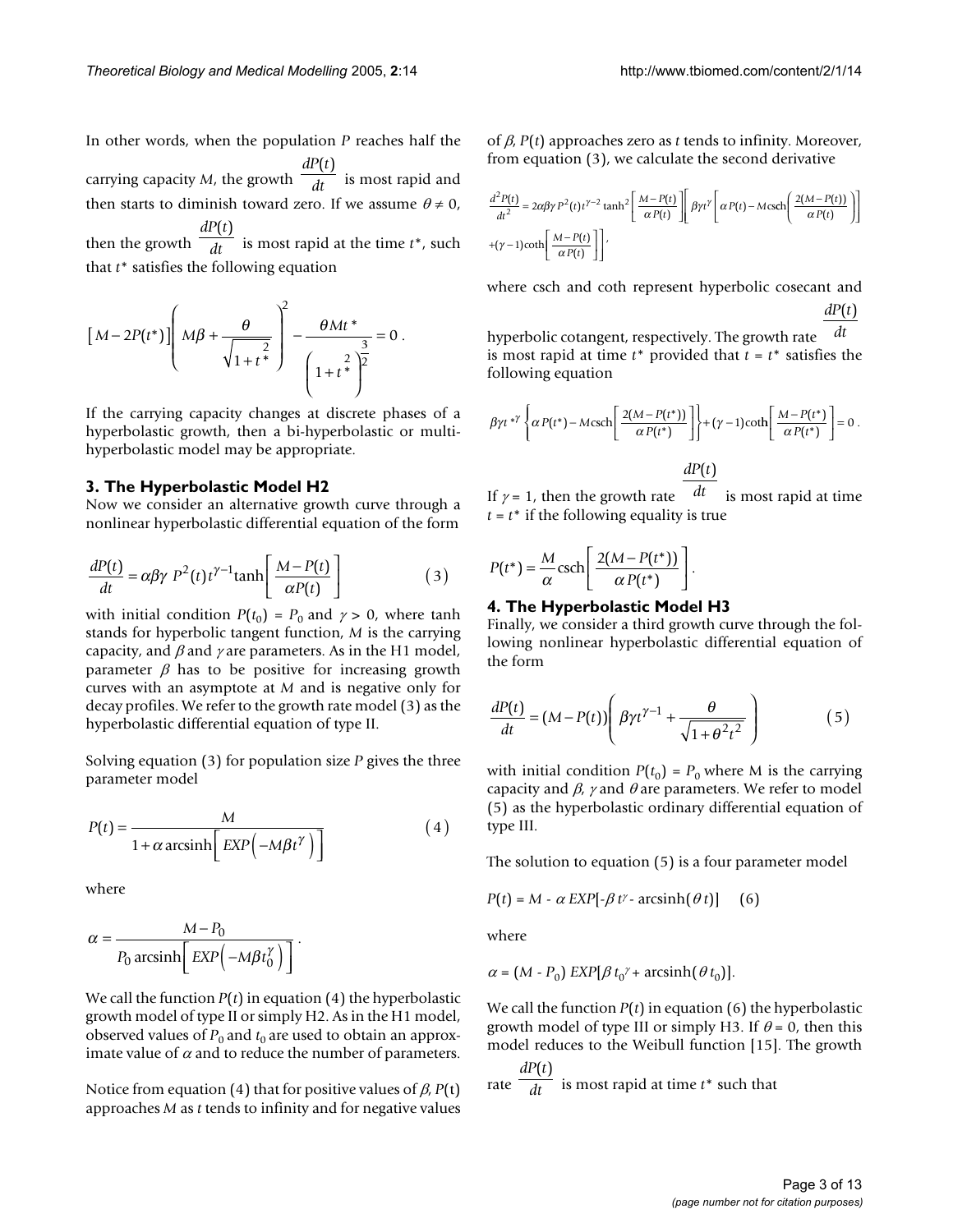$$
\left[\beta \gamma t^{* \gamma - 1} + \frac{\theta}{\sqrt{1 + \theta^2 t^{*^2}}}\right]^2 = \left[\beta \gamma (\gamma - 1) t^{* \gamma - 2} - \frac{\theta^3 t^*}{\left(1 + \theta^2 t^{*^2}\right)^{\frac{3}{2}}}\right].
$$

If we define the *a*(*t*) as the rate of generation of new tumor cells and  $b(t)$  as the rate of loss of tumor cells, for instance, then

$$
a(t) = M \left( \beta \gamma t^{\gamma - 1} + \frac{\theta}{\sqrt{1 + \theta^2 t^2}} \right)
$$
  
and  

$$
b(t) = P(t) \left( \beta \gamma t^{\gamma - 1} + \frac{\theta}{\sqrt{1 + \theta^2 t^2}} \right)
$$

The growth rate can then be written as

$$
\frac{dP(t)}{dt} = a(t) - b(t).
$$

 $\mathcal{L}^{\mathcal{L}}$ 

If no tumor cells are lost  $(b(t) = 0)$ , the tumor size  $P(t)$  follows the equation

 $P(t) = M [\beta t^{\gamma} - \arcsinh(\theta t)].$ 

## **5. Application of Hyperbolastic Models** *Statistical Analysis*

We analyze two data sets by fitting the general logistic model of the form

$$
P(t) = \frac{M}{\left[1 + \alpha \, EXP(-M\beta t)\right]} \,[12], \text{ where}
$$

$$
M - P.
$$

 $\alpha = \frac{M - P_0}{P} EXP(M\beta)$  $\frac{P_{\text{O}}}{P_{\text{O}}}$  *EXP*(*M* $\beta t$  $\frac{1}{20}$  EXP(M $\beta t_0$ ),

the Richards model of the form

$$
P(t) = \frac{M}{\left[1 + \alpha EXP(-M\beta t)\right]^{\gamma}} [13], \text{ where}
$$

<sup>α</sup> <sup>β</sup> <sup>γ</sup> <sup>=</sup> − ( ) *<sup>M</sup> P EXP M t* 0 1 1 , <sup>0</sup>

the Gompertz model of the form

$$
P(t) = M EXP[-\alpha EXP(-M \beta t)]
$$
 [14], where

$$
\alpha = LN\left(\frac{M}{P_0}\right) EXP(M\beta t_0),
$$

the Weibull model of the form

 $P(t) = M - \alpha$  *EXP*( $-\beta$ *t*<sup> $\gamma$ </sup>) [15], where

 $\alpha = (M - P_0) EXP(\beta t_0)$ 

and the hyperbolastic models H1, H2, and H3 described above. Obviously some of these models are closely related. Nonetheless, the parameter values may be quite different when these models are fitted to a single set of data. The logistic model used here is a two parameter symmetric model, while the Richards model generalizes the logistic model by introducing an additional parameter  $(\gamma)$ to the equation to deal with asymmetrical growth. The Richards function reduces to the logistic equation if  $\gamma = 1$ . The Gompertz equation, which is a two parameter asymmetric equation, attains its maximum growth rate at an earlier time than the logistic. In the Weibull equation,  $\beta$ and  $\gamma$  are constants defining the shape of the response. In all seven models *M* is a constant, the maximum value or the upper asymptote, which is estimated by non-linear regression. In each instance we express one model parameter  $(a)$  as the function of the other parameters and initial observed value  $P_0$  at time  $t_0$ , which allows us to reduce the number of parameters to be estimated and also anchors the first predicted value to the original value observed at the initial time point.

The mean squared error (MSE) and the *R*2 value from the nonlinear regression, as well as the absolute value of the relative error (RE), which was defined as

$$
\left|\frac{\gamma_i-\hat{\gamma}_i}{\gamma_i}\right|,
$$

were used to indicate the prediction accuracy or goodness of fit for all seven fitted models. All models were fitted using SAS v.9.1 PROC NLIN (SAS Institute Inc., Cary, NC) and SPSS v.12.0.1 (SPSS Inc., Chicago, IL). The best fitting functions and their derivatives were plotted using Mathematica v.4.2 (Wolfram Research Inc., Champaign, IL) to find the growth rates and accelerations.

## *Analysis of the Polio Epidemic Data*

In 1949, the United States experienced the second worst polio epidemic in its history. Table [1](#page-4-0) gives the cumulative number or incidence of polio cases diagnosed on a monthly basis [11] and the number of cases predicted by each of the seven models. The data originally appeared in the 1949 Twelfth Annual Report of the National Foundation for Infantile Paralysis. Absolute values of RE, MSE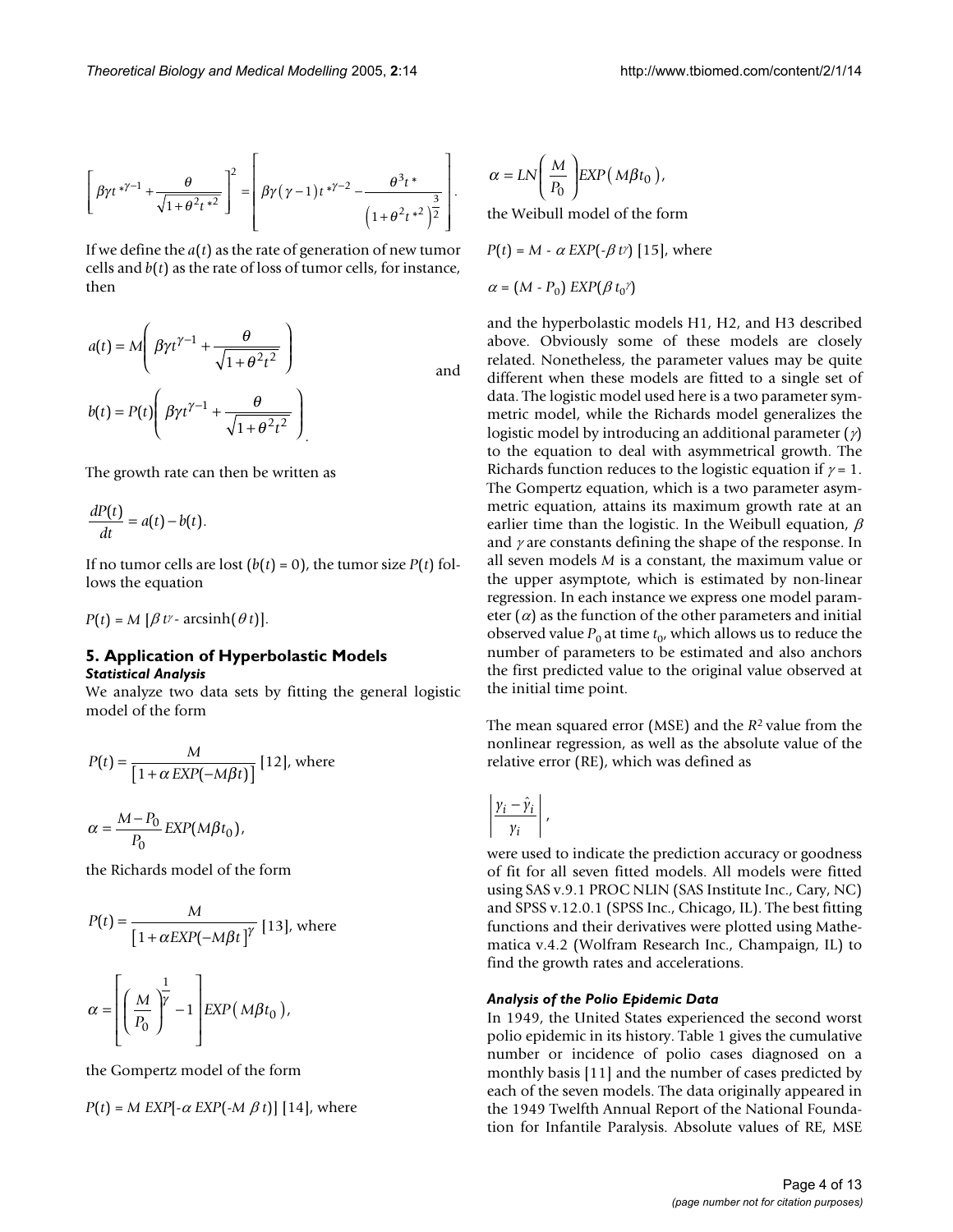| Month          | Polio Cases | H <sub>I</sub> | H <sub>2</sub> | Weibull  | H <sub>3</sub> | <b>Richards</b> | Logistic | Gompertz |
|----------------|-------------|----------------|----------------|----------|----------------|-----------------|----------|----------|
| 0              | 494         | 494            | 494            | 494      | 494            | 494             | 494      | 494      |
|                | 759         | 242.47         | 544.99         | 494.15   | 467.57         | 838.76          | 901.13   | 1112.71  |
| $\overline{2}$ | 1016        | 278.44         | 720.94         | 505.28   | 452.96         | 1424.12         | 1632.93  | 2224.48  |
| 3              | 1215        | 526.24         | 1153.82        | 635.10   | 563.29         | 2418.00         | 2924.19  | 4016.77  |
| 4              | 1619        | 1279.87        | 2218.78        | 1334.67  | 1262.75        | 4105.48         | 5130.07  | 6649.96  |
| 5              | 2964        | 3506.99        | 4917.77        | 3769.25  | 3730.08        | 6970.11         | 8697.85  | 10223.41 |
| 6              | 8489        | 9510.12        | 11444.30       | 9859.95  | 9872.33        | 11824.88        | 13987.47 | 14754.76 |
|                | 22377       | 21110.00       | 23267.60       | 20665.19 | 20687.08       | 19913.74        | 20898.37 | 20177.15 |
| 8              | 32618       | 33011.70       | 34655.40       | 32802.34 | 32777.73       | 31513.43        | 28575.53 | 26352.24 |
| 9              | 38153       | 39160.25       | 39855.70       | 39775.43 | 39753.72       | 39660.86        | 35708.48 | 33093.26 |
| 10             | 41462       | 41203.34       | 41247.00       | 41264.73 | 41277.59       | 41382.42        | 41316.48 | 40190.97 |
| п              | 42375       | 41763.32       | 41522.90       | 41339.95 | 41358.99       | 41573.16        | 45174.27 | 47437.25 |

<span id="page-4-0"></span>**Table 1: Number of observed and predicted polio cases using seven models.**

<span id="page-4-1"></span>**Table 2: Absolute value of the relative error(s), MSE and** *R***2 for seven tested models with polio data.**

| Month          | RE(HI)               | RE(H2)               | RE(W)                 | RE(H3)                | RE(R)                 | RE(L)                  | RE(G)                  |
|----------------|----------------------|----------------------|-----------------------|-----------------------|-----------------------|------------------------|------------------------|
| 0              | 0.00                 | 0.00                 | 0.00                  | 0.00                  | 0.00                  | 0.00                   | 0.00                   |
|                | 0.68                 | 0.28                 | 0.35                  | 0.38                  | 0.11                  | 0.19                   | 0.47                   |
| 2              | 0.73                 | 0.29                 | 0.50                  | 0.55                  | 0.40                  | 0.61                   | 1.19                   |
| 3              | 0.57                 | 0.05                 | 0.48                  | 0.54                  | 0.99                  | .4                     | 2.31                   |
| 4              | 0.21                 | 0.37                 | 0.18                  | 0.22                  | 1.54                  | 2.17                   | 3.11                   |
| 5              | 0.18                 | 0.66                 | 0.27                  | 0.26                  | 1.35                  | 1.93                   | 2.45                   |
| 6              | 0.12                 | 0.35                 | 0.16                  | 0.16                  | 0.39                  | 0.65                   | 0.74                   |
| 7              | 0.06                 | 0.04                 | 0.08                  | 0.08                  | 0.11                  | 0.07                   | 0.10                   |
| 8              | 0.01                 | 0.06                 | 0.01                  | 0.01                  | 0.03                  | 0.12                   | 0.19                   |
| 9              | 0.03                 | 0.05                 | 0.04                  | 0.04                  | 0.04                  | 0.06                   | 0.13                   |
| 10             | 0.01                 | 0.01                 | 0.01                  | 0.00                  | 0.00                  | 0.00                   | 0.03                   |
| $\mathbf{H}$   | 0.01                 | 0.02                 | 0.02                  | 0.02                  | 0.02                  | 0.07                   | 0.12                   |
| MSE            | $6.61 \times 10^{5}$ | $8.72 \times 10^{5}$ | $11.09 \times 10^{5}$ | $12.45 \times 10^{5}$ | $50.21 \times 10^{5}$ | $111.12 \times 10^{5}$ | $223.65 \times 10^{5}$ |
| R <sup>2</sup> | 0.9983               | 0.9978               | 0.9969                | 0.9969                | 0.9864                | 0.9667                 | 0.9336                 |

and *R*2 for the seven tested models are given in Table [2.](#page-4-1) Average RE and MSE plots for the seven polio epidemic models are graphically presented in Figure 1.

The results show that the H1  $(MSE_{H1} = 6.61 \times 10^5$ ,  $\bar{x}_{RE_{H1}} = 0.217$ ,  $R^2_{H1} = 0.9983$ ) and  $H2 \text{ (MSE}_{H2} = 8.73 \times 10^5, \bar{x}_{RE_{H2}} = 0.181, R^2_{H2} = 0.9978)$ models provide the best fit to the polio incidence data, followed by Weibull  $(MSE_W = 11.09 \times 10^5$ ,  $\overline{x}_{RE_W} = 0.174$ ,  $R^2_W = 0.9969$  and H3  $(MSE_{H3} = 12.45 \times 10^5$ ,  $\bar{x}_{RE_{H3}} = 0.189$ ,  $R^2_{H3} = 0.9969$ )

models. The Richards  $(MSE_R = 50.21 \times 10^5$ ,  $\overline{x}_{RE_R} = 0.415$ ,  $R^2$ <sub>R</sub> = 0.9864), logistic and Gompertz  $(MSE_L = 111.12 \times 10^5$ ,  $\overline{x}_{RE_L} = 0.606$ ,  $R_{L}^2 = 0.9667$ 

 $(MSE_G = 223.65 \times 10^5$ ,  $\bar{x}_{RE_G} = 0.902$ ,  $R^2_G = 0.9336$ 

models are clearly inadequate to describe the polio incidence growth pattern (Figures 1 and 2). The second derivative of the fitted H1 function suggests that the highest incidence of the polio epidemic cases occurred between July and August of 1949 (Figure [3\)](#page-8-0).

$$
T_{\text{R}} = \frac{1}{2} \left( \frac{1}{2} \left( \frac{1}{2} \right) \right)
$$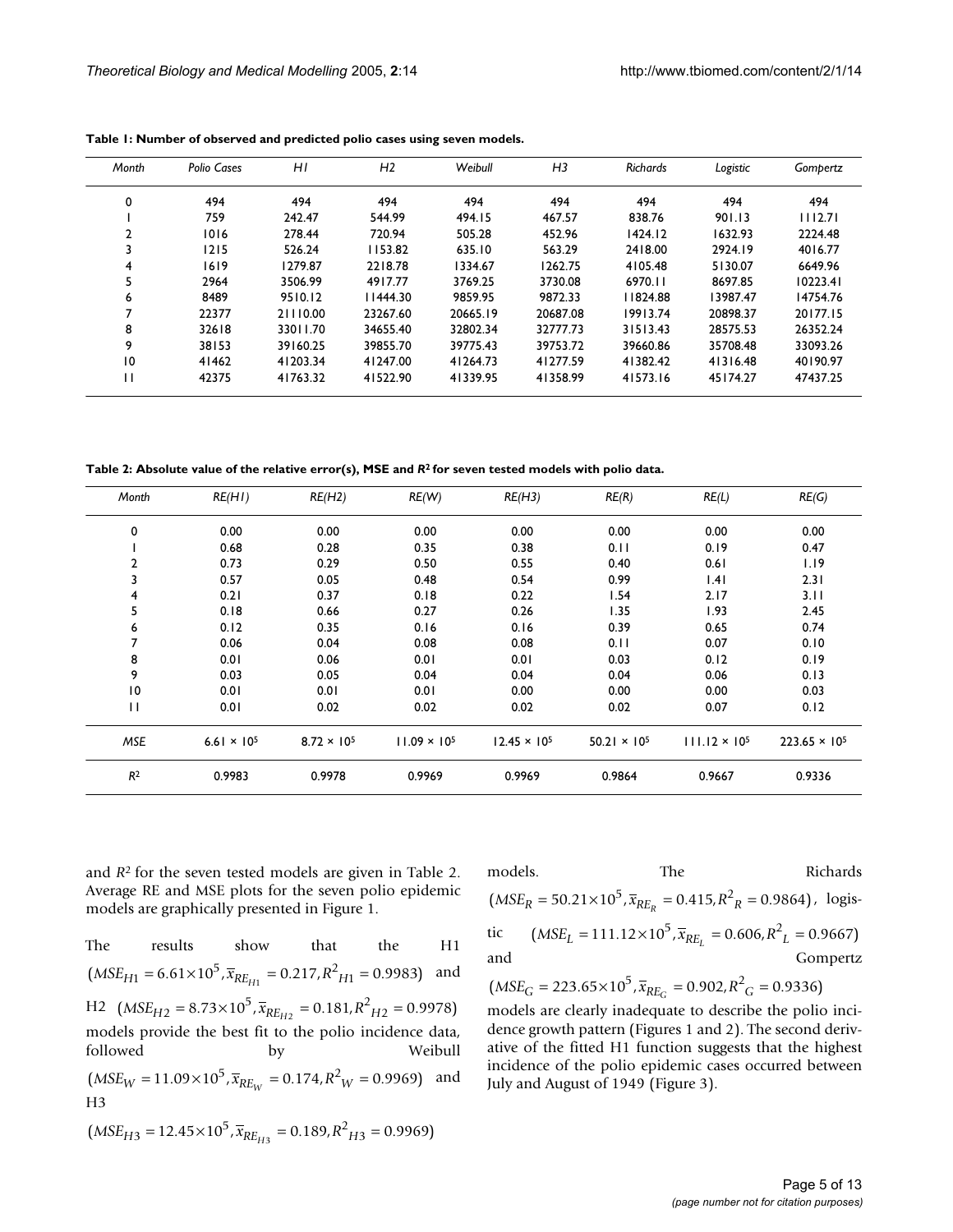



# *Analysis of the MTS Growth Data*

In 2001, Deisboeck et al. [9] studied the development of multicellular tumor spheroids (MTS) by creating a microtumor model. They claimed that a highly malignant brain tumor is an opportunistic, self-organizing and adaptive complex dynamic bio-system rather than an unorganized cell mass. Mature MTS possess a well-defined structure, comprising a central core of dead cells surrounded by a layer of non-proliferating, quiescent cells, with proliferating cells restricted to the outer, nutrient-rich layer of the tumor. Angiogenesis is a process by which new blood vessels are created from existing ones. A cell, which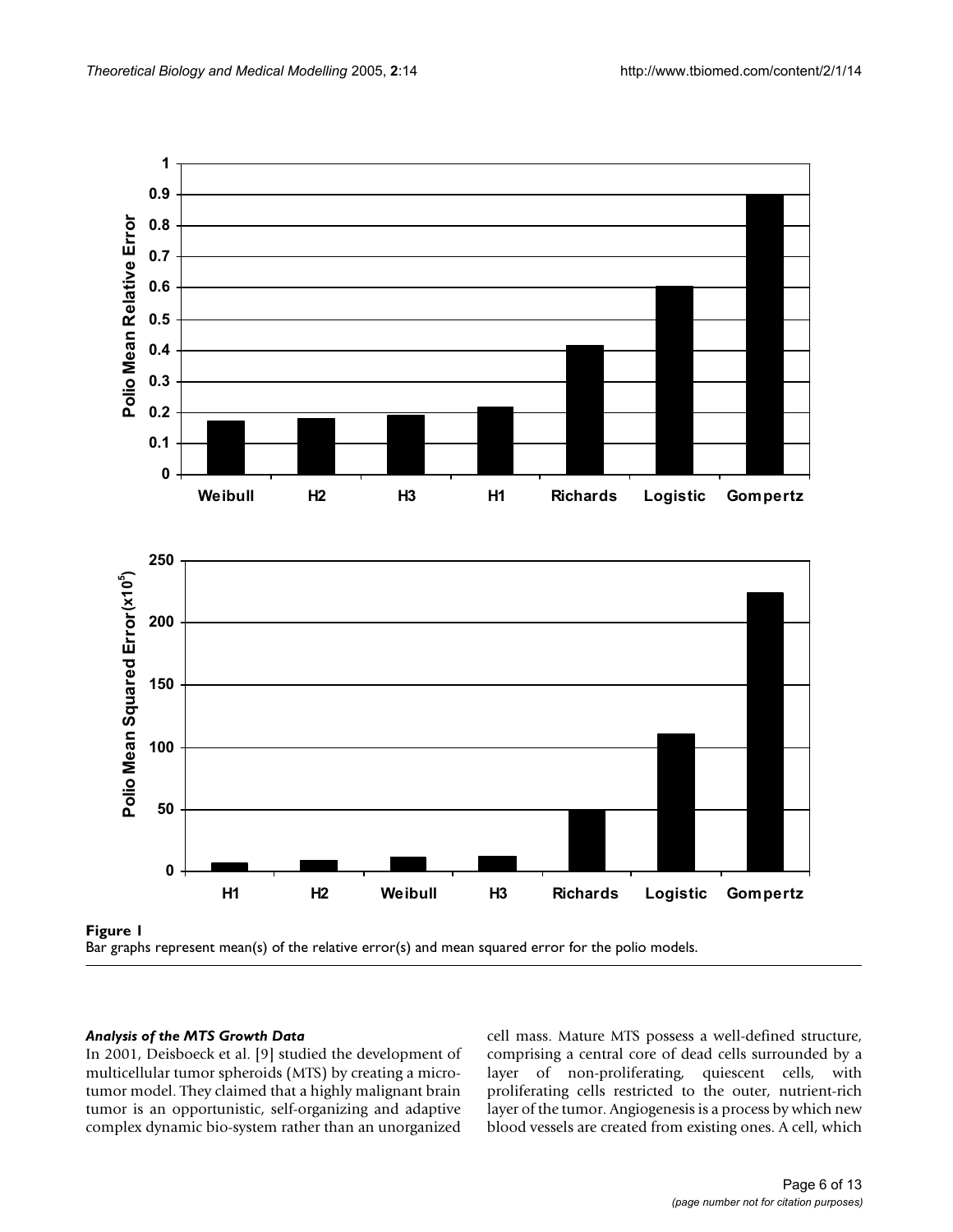

# Area represents the error between the observed and predicted po starting from top left: H1, H2, Weibul **Figure 2** l, H3, Richards, logistic and Gompertz lio cases for the seven tested models in the following order

Area represents the error between the observed and predicted polio cases for the seven tested models in the following order starting from top left: H1, H2, Weibull, H3, Richards, logistic and Gompertz.

| Time(hr)       | REH <sub>3</sub>      | <b>REW</b>             | <b>REHI</b>            | REH <sub>2</sub>       | <b>REG</b>              | <b>REL</b>              | <b>RER</b>               |
|----------------|-----------------------|------------------------|------------------------|------------------------|-------------------------|-------------------------|--------------------------|
| 0              | 0.000                 | 0.000                  | 0.000                  | 0.000                  | 0.000                   | 0.000                   | 0.000                    |
| 24             | 0.002                 | 0.096                  | 0.166                  | 0.109                  | 0.239                   | 0.339                   | 0.353                    |
| 48             | 0.016                 | 0.168                  | 0.132                  | 0.201                  | 0.416                   | 0.607                   | 0.634                    |
| 72             | 0.019                 | 0.030                  | 0.029                  | 0.028                  | 0.089                   | 0.257                   | 0.277                    |
| 96             | 0.007                 | 0.020                  | 0.009                  | 0.034                  | 0.059                   | 0.061                   | 0.072                    |
| 120            | 0.002                 | 0.016                  | 0.016                  | 0.022                  | 0.083                   | 0.038                   | 0.038                    |
| 144            | 0.002                 | 0.004                  | 0.007                  | 0.006                  | 0.030                   | 0.052                   | 0.066                    |
| <b>MSE</b>     | $3.33 \times 10^{-6}$ | $74.21 \times 10^{-6}$ | $82.83 \times 10^{-6}$ | $109.2 \times 10^{-6}$ | $464.35 \times 10^{-6}$ | $802.06 \times 10^{-6}$ | $1374.42 \times 10^{-6}$ |
| R <sup>2</sup> | 0.9998                | 0.9974                 | 0.9974                 | 0.9957                 | 0.9808                  | 0.9100                  | 0.8972                   |

<span id="page-6-0"></span>**Table 4: Absolute value of the relative error(s), MSE and** *R***2 for seven tested models with MTS volume data.**

would be malignant, detaches from the tumor and uses the new blood supply to travel throughout the body. These authors suggested that such growth can be described by both the Gompertz and logistic functions. Using Deisboeck's MTS with "heterotype attractor" data, the four classical models were compared with the hyperbolastic ones to identify which model predicted the MTS volume most accurately. The observed and predicted MTS volume values are presented in Table [3.](#page-8-1) The absolute values of RE, MSE and *R*2 for each model are given in Table

[4](#page-6-0). The average RE and MSE plots for the seven cancer volume models are graphically presented in Figure 4.

The results indicate that the H3 model has superior prediction accuracy for this particular data set. It is followed by the Weibull  $(MSE_W = 74.2 \times 10^{-6}, \overline{x}_{RE_W} = 0.048, R^2_W = 0.9974$ , H1  $(MSE_{H3} = 3.33 \times 10^{-6}, \overline{x}_{RE_{H3}} = 0.007, R^2_{H3} = 0.9998)$  $(MSE_{H1} = 82.83 \times 10^{-6}, \overline{x}_{RE_{H1}} = 0.051, R^2_{H1} = 0.9974)$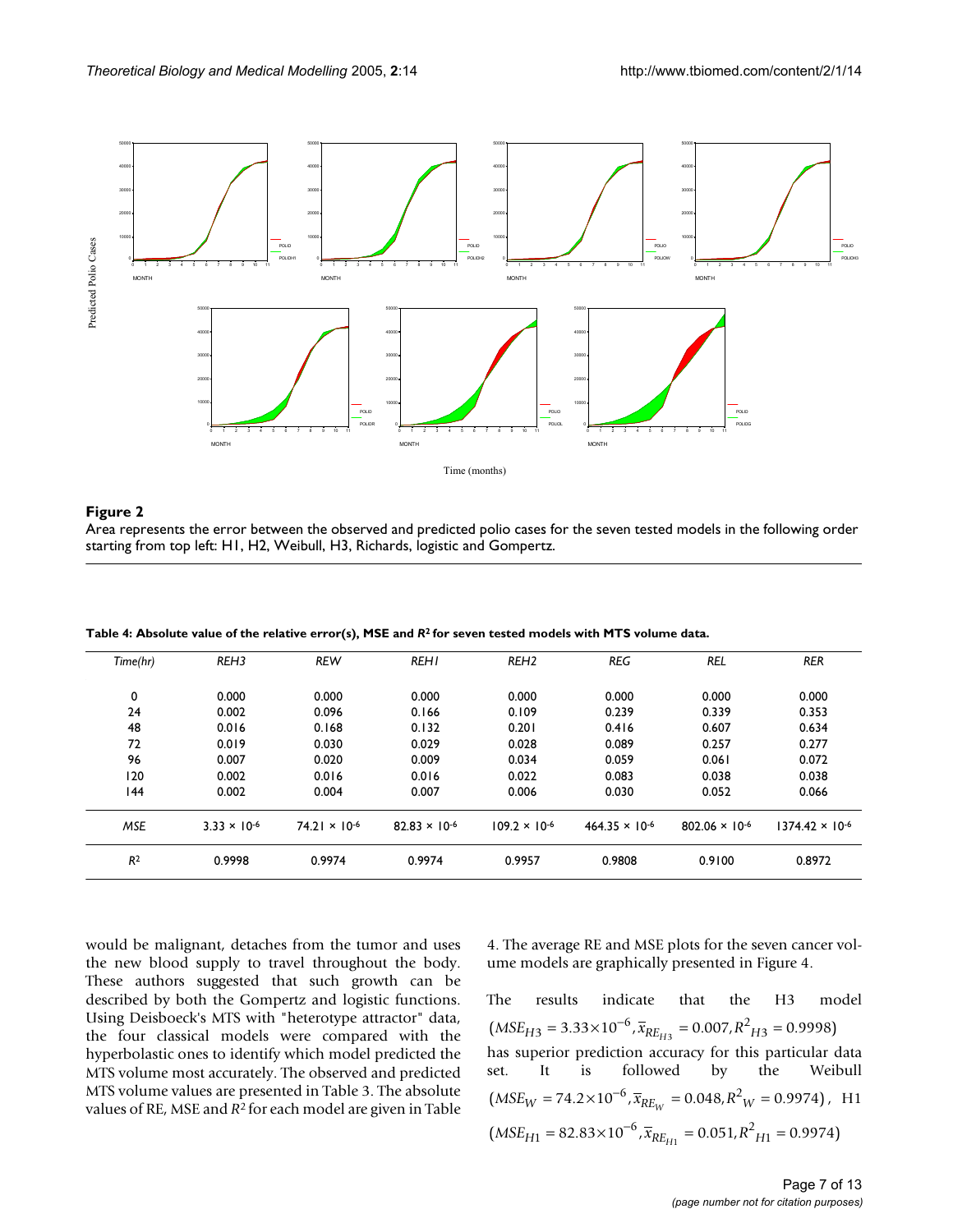

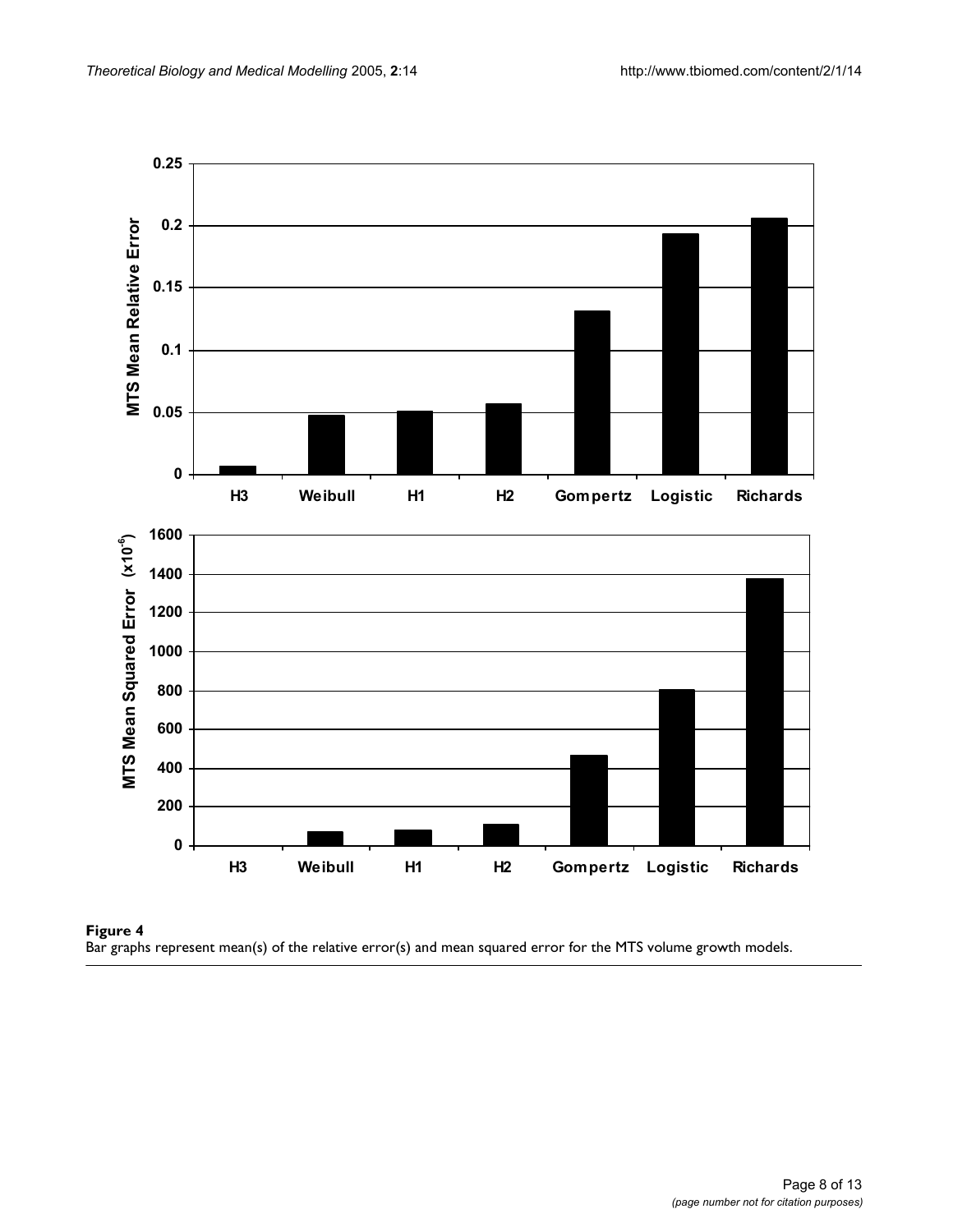<span id="page-8-0"></span>

# **Figure 3** Products and the contract of the contract of the contract of the contract of the contract of the contract of the contract of the contract of the contract of the contract of the contract of the contract of the co

Curves represent a) predicted number of polio cases using best fitting H2 model b) first derivative of the previous function or the growth rate of the polio outbreak and c) second derivative or acceleration of the polio outbreak.

<span id="page-8-1"></span>**Table 3: Observed and predicted MTS volume using seven models.**

| Time(hr) | Volume | H <sub>3</sub> | Weibull | ΗI    | H <sub>2</sub> | Gombertz | Logistic | <b>Richards</b> |
|----------|--------|----------------|---------|-------|----------------|----------|----------|-----------------|
| 0        | 0.087  | 0.087          | 0.087   | 0.087 | 0.087          | 0.087    | 0.087    | 0.087           |
| 24       | 0.080  | 0.080          | 0.088   | 0.067 | 0.089          | 0.099    | 0.107    | 0.108           |
| 48       | 0.082  | 0.083          | 0.096   | 0.093 | 0.099          | 0.116    | 0.132    | 0.134           |
| 72       | 0.129  | 0.127          | 0.125   | 0.133 | 0.125          | 0.140    | 0.162    | 0.165           |
| 96       | 0.188  | 0.189          | 0.184   | 0.186 | 0.182          | 0.177    | 0.200    | 0.202           |
| 120      | 0.255  | 0.256          | 0.259   | 0.251 | 0.261          | 0.234    | 0.245    | 0.245           |
| 144      | 0.318  | 0.317          | 0.317   | 0.320 | 0.316          | 0.327    | 0.302    | 0.297           |



# Area represents the error between the ob order starting from top left: H3, Weibull, **Figure 5** H1, H2, Gompertz, logistic and Richards served and predicted MTS volume for the seven tested models in the following

Area represents the error between the observed and predicted MTS volume for the seven tested models in the following order starting from top left: H3, Weibull, H1, H2, Gompertz, logistic and Richards.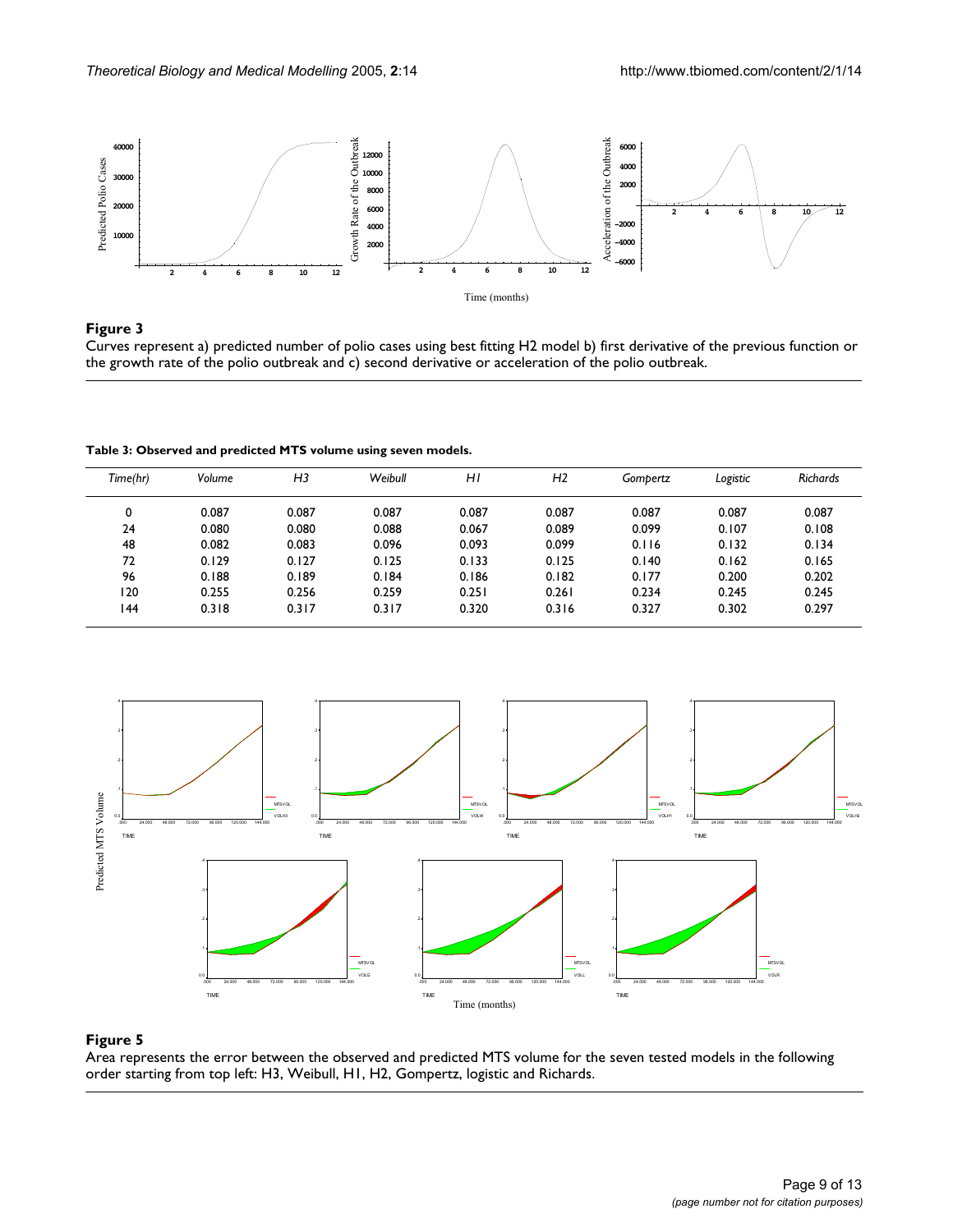

#### Figure 7

Functions represent the rate of generation of new tumor cells  $a(t)$  and rate of loss of tumor cells  $b(t)$ .

<span id="page-9-0"></span>**Table 5: Parameter estimates (with standard errors in parentheses) for H1, H2 and H3 models applied in two examples.**

| Model          | Parameter  | Polio Estimate                                 | <b>MTS Estimate</b>                        |
|----------------|------------|------------------------------------------------|--------------------------------------------|
| нı             | м          | 41951.4 (603.8)                                | 0.5633(0.16)                               |
|                | $_{\beta}$ | $3.9 \times 10^{-5}$ (3.06 $\times 10^{-6}$    | 0.0395(0.02)                               |
|                | $\theta$   | $-2.6851(0.29)$                                | $-0.2171(0.05)$                            |
|                |            |                                                |                                            |
| Η2             | м          | 41574.9 (670.6)                                | 0.3360(0.03)                               |
|                | β          | $2.9 \times 10^{-6} (7.02 \times 10^{-7})$     | $1.9 \times 10^{-5} (4.7 \times$<br>$10-5$ |
|                | γ          | 1.8865(0.13)                                   | 2.6784 (0.55)                              |
|                |            |                                                |                                            |
| H <sub>3</sub> | м          | 41359.6 (817.5)                                | 0.5871(0.02)                               |
|                | β          | $4.11 \times 10^{-6}$ (5.62 $\times 10^{-6}$ ) | 0.0371(0.01)                               |
|                | γ          | 6.18(0.67)                                     | 0.8575(0.05)                               |
|                | $\theta$   | $-0.00065(0.01)$                               | $-0.0256(0.003)$                           |

and H2

models, which predict with similar accuracy. Finally, the Gompertz  $(MSE_{H2} = 109.2 \times 10^{-6}, \overline{x}_{RE_{H2}} = 0.057, R^2_{H2} = 0.9957)$ 

 $(MSE_G = 464.46 \times 10^{-6}, \overline{x}_{RE_G} = 0.131, R^2_G = 0.9808$ logistic

 $(MSE_L = 802.06 \times 10^{-6}, \overline{x}_{RE_L} = 0.193, R^2_L = 0.9100)$  and Richards

 $(MSE_R = 1374.42 \times 10^{-6}$ ,  $\overline{x}_{RE_R} = 0.206$ ,  $R^2_R = 0.8972$ 

models resulted in the least precise fit of the seven (Figures 4 and 5). Even though the Weibull model was the second best, the mean relative error associated with it was almost seven times the mean relative error for the best-fitting H3 model. Over 144 hours, MTS growth follows decelerating growth dynamics with some shrinking during early stages (Figure 6). The first derivative of *P*(*t*) (growth rate) indicates that the MTS volume growth rate is zero at  $t = 4.90$  hours and  $t = 34.27$  hours (Figure 6). The second derivative of the fitted H3 function shows that the acceleration is slowest at  $t = 15.27$  hours and fastest when  $t = 103.03$  hours (Figure 6).

Figure 7 compares the MTS rate of generation of new tumor cells  $(a(t))$  to the rate of loss of tumor cells  $(b(t))$ . One can clearly see that the gap between the two rates becomes smaller and gradually approaches zero.  $dP(t)$ that as the gap approaches zero, the growth rate also approaches zero. *dt*

## **6. Discussion**

Obviously no model can accurately describe every biological phenomenon that researchers encounter in their practice and the same is true for our models. Many models have been developed to deal with sigmoid growth [16] and new ones are continuously being proposed. The logistic function is symmetric around the point of inflection.



## Figure 6  $\,$

Curves represent a) predicted MTS volume using best fitting H3 model b) first derivative of the previous function or the growth rate of the MTS volume and c) second derivative or the acceleration of the MTS volume growth.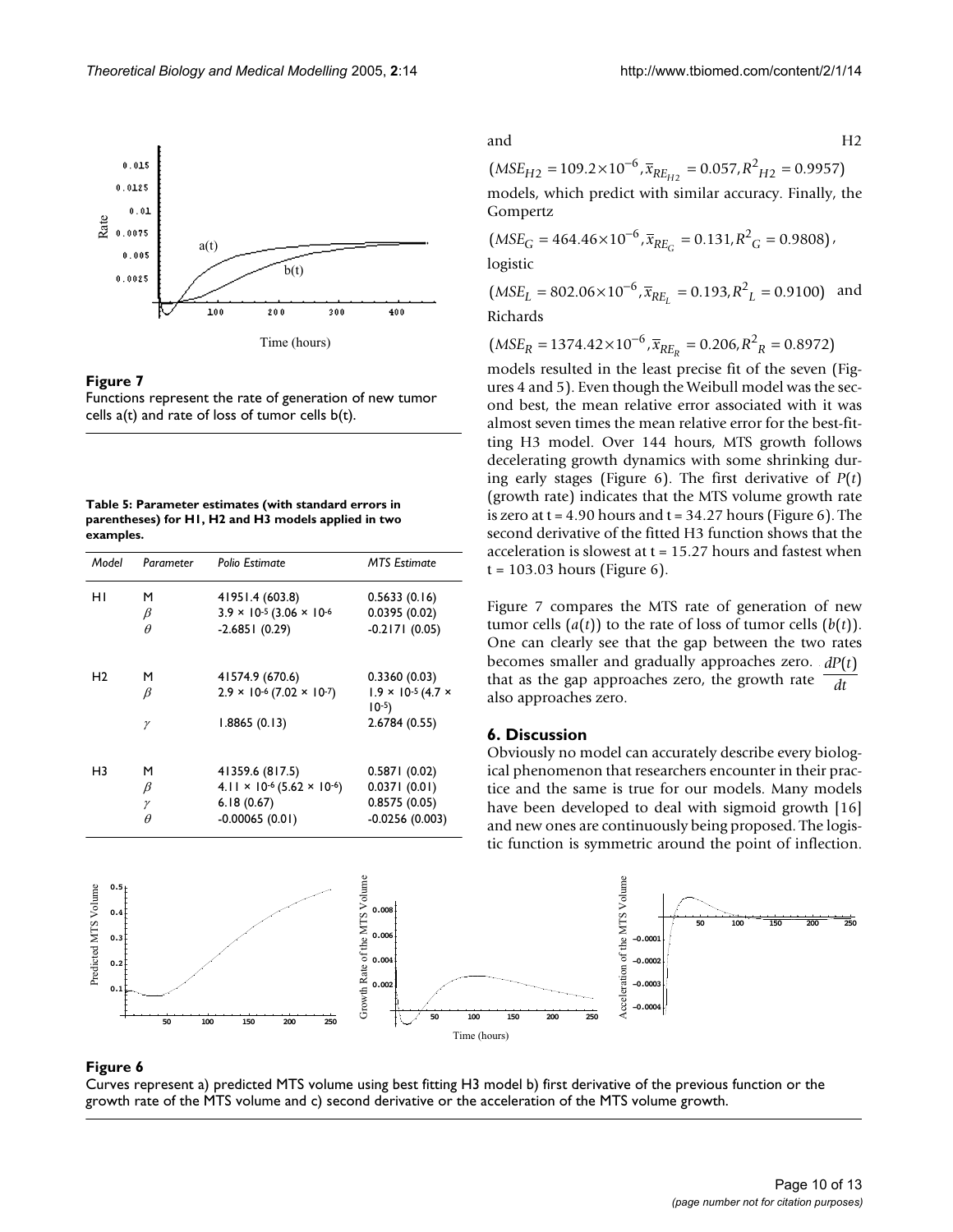

Figure 8

Functions illustrate the flexibility of the H1, H2 and H3 models. One parameter is varied while the others are held constant to demonstrate the capability of the models to fit different growth or decay patterns. In all examples parameter M is held constant at 100.

The Richards function is more flexible and can fit asymmetric growth patterns [10,17]; however, it has more parameters than the logistic function. The Gompertz function has the same number of parameters as the logistic function and the Weibull function has the same number of parameters as the Richards function and both can fit asymmetric growth, but they are not very flexible [10].

The H1 function has one more parameter than the logistic and Gompertz functions, but it is more flexible and can fit asymmetric growth patterns as well as increasing and decreasing growth, as shown in the MTS volume example. The H2 function has the same number of parameters as H1 and can fit asymmetric curves, but it cannot fit decreasing growth patterns, so it is less flexible. The H3 function has the same flexibility as the H1 function at the expense of one more parameter, similar to the Weibull and Richards equations. Some of the flexibility of the H1, H2 and H3 functions is illustrated in Figure 8.

The logistic and Gompertz functions have two parameters that are easily interpretable. Like Yin [10], we encountered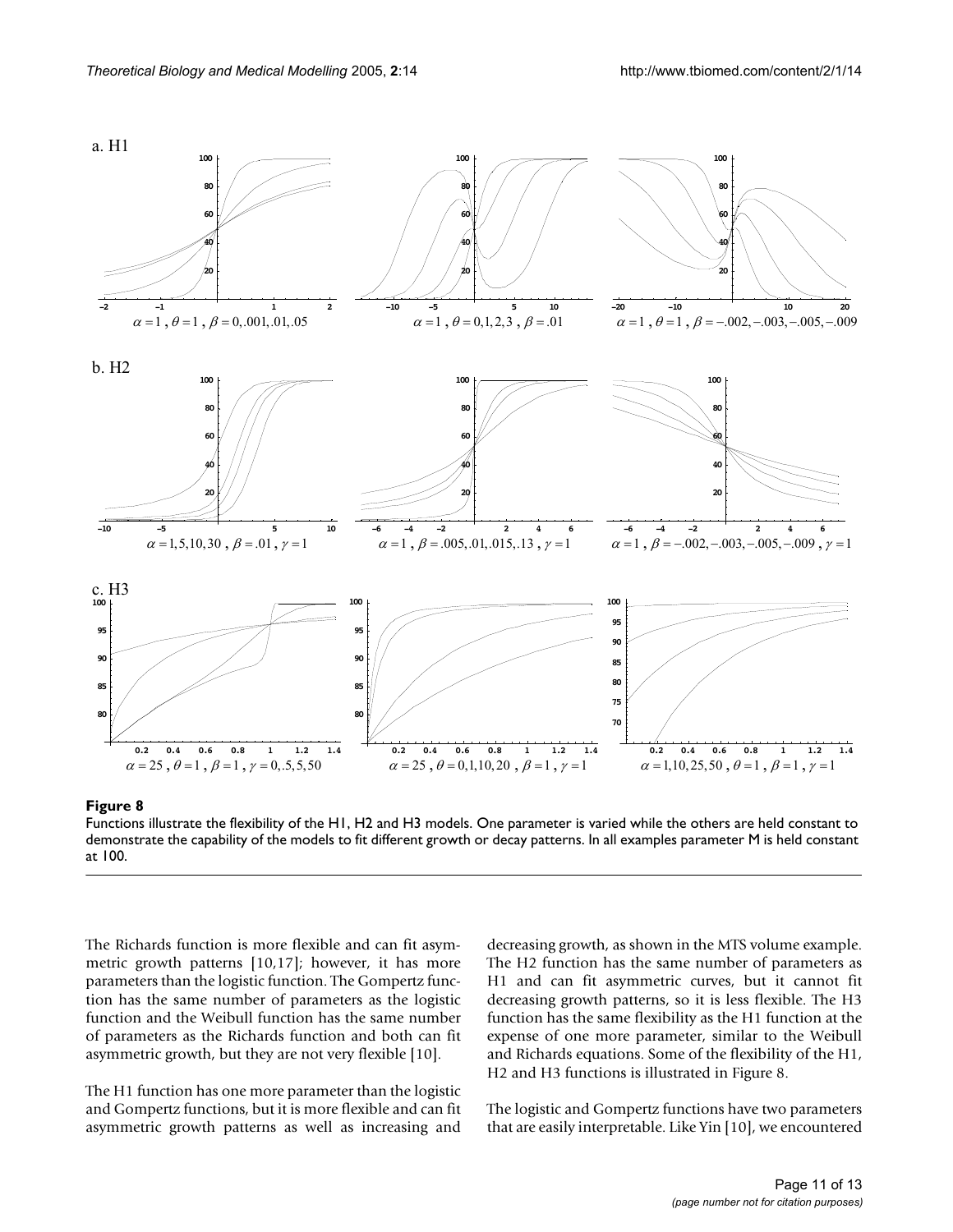problems in trying to provide initial parameter values in the Weibull function. One can arrive at a satisfactory solution by trial and error, or using a grid search in SAS PROC NLIN by providing a range of starting values. These functions can be easily implemented in SPSS or SAS PROC NLIN (see Additional file 1) or other readily available software packages. Non-linear function parameters that have biological meaning are more advantageous for statistical parameterization of such equations. The same can be said for some of the parameters in the three proposed models, which can be determined by summarizing the data or using the above suggestions. Table [5](#page-9-0) provides estimates for the parameters of the H1, H2 and H3 models. If necessary, an additional parameter called the shift parameter may be added to a model to improve the fit of the data to a model.

While the results presented are valid only for the data sets used in this study, these models can have much wider application than shown here. We successfully applied them to several other data sets including craniofacial and stem cell growth data and the results indicate supreme prediction accuracy for the hyperbolastic models. Based on the results presented in this paper and others not shown here, we can say that the H3 model performs the best with cancer cell, craniofacial and stem cell growth data. However, it is reasonable to compare models for fit before deciding on the selection of the "best" one. With appropriate parameter adjustments in H1 or H2, one can derive regression type models for dichotomous or polytomous response variables, and use these models in survival data problems, reliability studies, business applications and many other situations.

Finally, our hyperbolastic models show very promising results. In both the above discussed data sets, they fitted the data with smaller MSE, smaller mean RE and higher prediction accuracy than the logistic, Richards and Gompertz, which were the worst fit models in both cases. Our models are accurate and simple and two of them generalize the logistic and Weibull models. They can be easily implemented and tested in readily available software packages or routines. We strongly believe that choosing a flexible and highly accurate predictive model such as hyperbolastic can significantly improve the outcome of a study and it is the accuracy of a model that determines its utility. We strongly recommend usage of such models to the scientific community and practitioners and urge comparison of them with classical models before decisions on model selection are made.

#### **Competing interests**

The author(s) declare that they have no competing interests.

#### **Authors' contributions**

MT carried out the mathematical derivations, programming and testing of the models and the drafting and reviewing of the manuscript. DKW was involved in verifying the mathematical derivations, programming the models and reviewing the manuscript. ZB participated in the derivations, verification and formatting of the functions, programming and testing of the models and writing the manuscript.

## **Additional material**

#### **Additional File 1**

*SAS code used to fit H1, H2 and H3 models to MTS volume data.* Click here for file [\[http://www.biomedcentral.com/content/supplementary/1742-](http://www.biomedcentral.com/content/supplementary/1742-4682-2-14-S1.doc) 4682-2-14-S1.doc]

#### **References**

- 1. Kingland S: **The refractory model: The logistic curve and history of population ecology.** *Quart Rev Biol* 1982, **57:**29-51.
- 2. Kansal AR, Torquato S, Harsh GR, *et al.*: **[Simulated brain tumor](http://www.ncbi.nlm.nih.gov/entrez/query.fcgi?cmd=Retrieve&db=PubMed&dopt=Abstract&list_uids=10736214) [growth dynamics using a three-dimensional cellular](http://www.ncbi.nlm.nih.gov/entrez/query.fcgi?cmd=Retrieve&db=PubMed&dopt=Abstract&list_uids=10736214) [automaton.](http://www.ncbi.nlm.nih.gov/entrez/query.fcgi?cmd=Retrieve&db=PubMed&dopt=Abstract&list_uids=10736214)** *J Theor Biol* 2000, **203:**367-82.
- 3. Brisbin IL: **Growth curve analyses and their applications to the conservation and captive management of crocodilians.** *Proceedings of the Ninth Working Meeting of the Crocodile Specialist Group. SSCHUSN, Gland, Switzerland* 1989.
- 4. Spratt JA, von Fournier D, Spratt JS, *et al.*: **[Descelerating growth](http://www.ncbi.nlm.nih.gov/entrez/query.fcgi?cmd=Retrieve&db=PubMed&dopt=Abstract&list_uids=8443753) [and human breast cancer.](http://www.ncbi.nlm.nih.gov/entrez/query.fcgi?cmd=Retrieve&db=PubMed&dopt=Abstract&list_uids=8443753)** *Cancer* 1993, **71:**2013-9.
- 5. Marusic M, Bajzer Z, Vuk-Pavlovic S, *et al.*: **[Tumor growth in vivo](http://www.ncbi.nlm.nih.gov/entrez/query.fcgi?cmd=Retrieve&db=PubMed&dopt=Abstract&list_uids=8054889) [and as multicellular spheroids compared by mathematical](http://www.ncbi.nlm.nih.gov/entrez/query.fcgi?cmd=Retrieve&db=PubMed&dopt=Abstract&list_uids=8054889) [models.](http://www.ncbi.nlm.nih.gov/entrez/query.fcgi?cmd=Retrieve&db=PubMed&dopt=Abstract&list_uids=8054889)** *Bull Math Biol* 1994, **56:**617-31.
- 6. Marusic M, Bajzer Z, Freyer JP, *et al.*: **[Analysis of growth of multi](http://www.ncbi.nlm.nih.gov/entrez/query.fcgi?cmd=Retrieve&db=PubMed&dopt=Abstract&list_uids=10465028)[cellular tumor spheroids by mathematical models.](http://www.ncbi.nlm.nih.gov/entrez/query.fcgi?cmd=Retrieve&db=PubMed&dopt=Abstract&list_uids=10465028)** *Cell Prolif* 1994, **27:**73-94.
- 7. Olea N, Villalobos M, Nunez MI, *et al.*: **[Evaluation of the growth](http://www.ncbi.nlm.nih.gov/entrez/query.fcgi?cmd=Retrieve&db=PubMed&dopt=Abstract&list_uids=10465016) [rate of MCF-7 breast cancer multicellular spheroids using](http://www.ncbi.nlm.nih.gov/entrez/query.fcgi?cmd=Retrieve&db=PubMed&dopt=Abstract&list_uids=10465016) [three mathematical models.](http://www.ncbi.nlm.nih.gov/entrez/query.fcgi?cmd=Retrieve&db=PubMed&dopt=Abstract&list_uids=10465016)** *Cell Prolif* 1994, **27:**213-23.
- 8. Chignola R, Schenetti A, Chiesa E, *et al.*: **[Oscillating growth pat](http://www.ncbi.nlm.nih.gov/entrez/query.fcgi?cmd=Retrieve&db=PubMed&dopt=Abstract&list_uids=10371302)[terns of multicellular tumor spheroids.](http://www.ncbi.nlm.nih.gov/entrez/query.fcgi?cmd=Retrieve&db=PubMed&dopt=Abstract&list_uids=10371302)** *Cell Prolif* 1999, **32:**39-48.
- 9. Deisboeck TS, Berens ME, Kansal AR, *et al.*: **[Pattern of self-organ](http://www.ncbi.nlm.nih.gov/entrez/query.fcgi?cmd=Retrieve&db=PubMed&dopt=Abstract&list_uids=11348426)[ization in tumour systems: complex growth dynamics in a](http://www.ncbi.nlm.nih.gov/entrez/query.fcgi?cmd=Retrieve&db=PubMed&dopt=Abstract&list_uids=11348426) [novel brain tumour spheroid model.](http://www.ncbi.nlm.nih.gov/entrez/query.fcgi?cmd=Retrieve&db=PubMed&dopt=Abstract&list_uids=11348426)** *Cell Prolif* 2001, **34:**115-134.
- 10. Yin X, Goudriaan J, Latinga EA, *et al.*: **[A flexible sigmoid function](http://www.ncbi.nlm.nih.gov/entrez/query.fcgi?cmd=Retrieve&db=PubMed&dopt=Abstract&list_uids=12547689) [of determinate growth.](http://www.ncbi.nlm.nih.gov/entrez/query.fcgi?cmd=Retrieve&db=PubMed&dopt=Abstract&list_uids=12547689)** *Ann Bot (Lond)* 2003, **91:**361-371.
- 11. Paul JR: **History of Poliomyelitis.** New Heaven and London: Yale University Press; 1971.
- 12. Verhulst PF: **A note on population growth.** *Correspondence Mathematiques et Physiques* 1838, **10:**113-121.
- 13. Richards FJ: **A flexible growth function for empirical use.** *J of Exper Bot* 1959, **10:**290-300.
- 14. Gompertz B: **On the nature of the function expressive of the law of human mortality, and on a new mode of determining the value of life contingencies.** *Phil Trans of the Royal Soc* 1825, **182:**513-585.
- 15. Weibull W: **A statistical distribution function of wide applicability.** *J of Appl Mech* 1951, **18:**293-297.
- 16. Zeide B: **Analysis of growth equations.** *Forest Sci* 1993, **39:**594-616.
- 17. Zhu Q, Cao X, Luo Y: **Growth analysis on the process of grain filling in rice.** *Acta Agronomica Sinica* 1988, **14:**182-193.
- 18. Ricklef RE, Scheuerlein A: **Biological implications of the Weibull and Gompertz models of aging.** *J Gerotol A Biol Sci Med Sci* 2002, **57(2):**B69-B76.